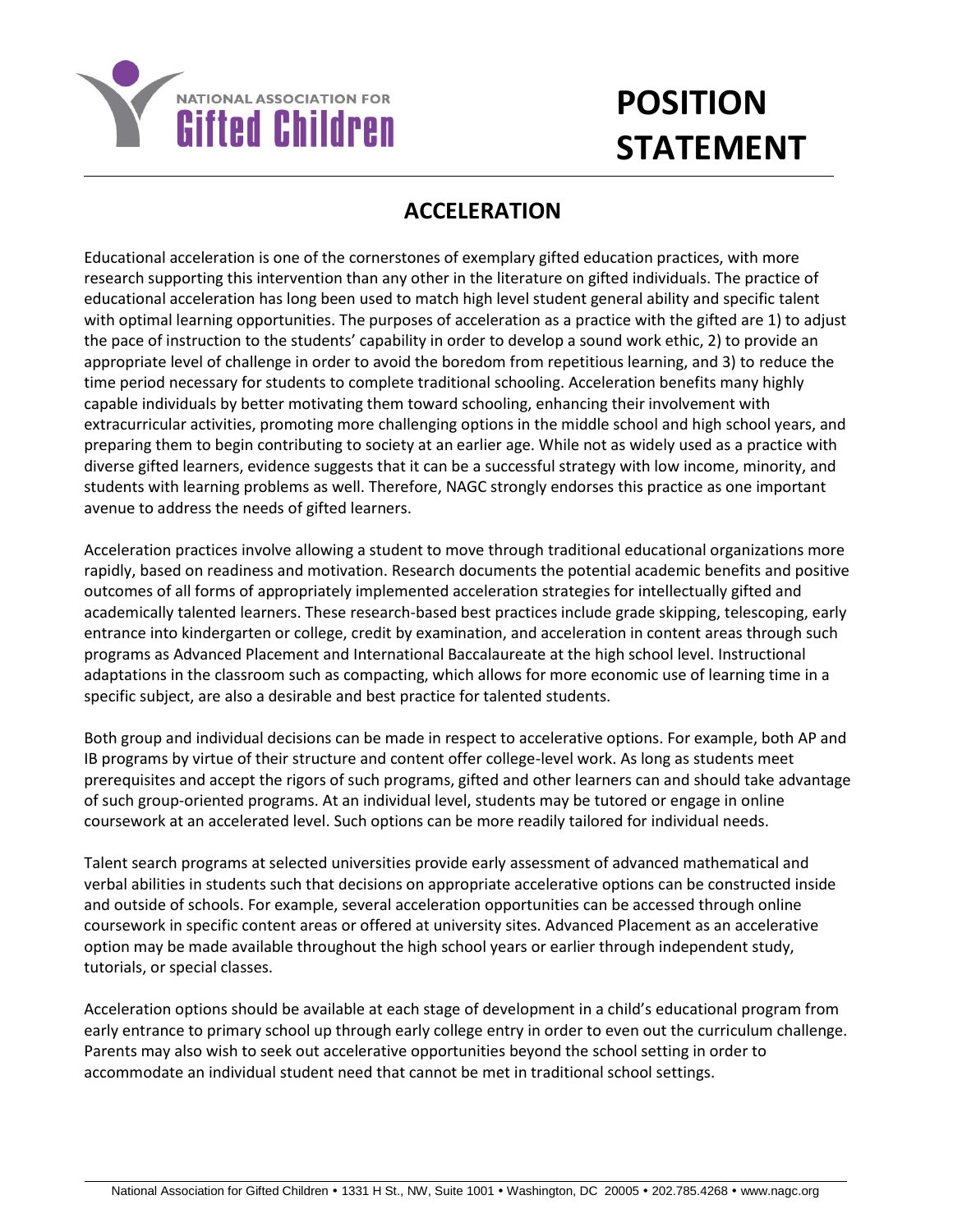Yet acceleration decisions should be made thoughtfully with the needs of the whole child in mind. In decisionmaking about the appropriateness of a particular form of acceleration and the extent of acceleration for a given child at a given time, educators and parents should consider the child's intellectual and academic profile, socio-emotional and physical development, and preferences and dispositions of the child relative to the decision since acceleration may not always be the appropriate option for every gifted child. Factors that enhance the success of acceleration practices include 1) positive attitudes of teachers, 2) timelines related to the decision, 3) parental support, and 4) careful monitoring of the implementation.

Highly able students with capability and motivation to succeed in placements beyond traditional age/grade parameters should be provided the opportunity to enroll in appropriate classes and educational settings. The National Association for Gifted Children program standards provide some guidance for using accelerative practices on a routine basis at all stages of development.

Acceleration policies in schools should ensure that opportunities such as the ones described here are available provisions in all gifted programs for individuals and groups of learners ready to advance beyond the standard curriculum at any age and in any area of learning.

## **Selected References**

Benbow, C. P., & Lubinski, D. (1996). *Intellectual Talent*. Baltimore: Johns Hopkins Press.

This book chronicles landmark research on gifted individuals and the use of acceleration in their development. Based on the work of many researchers in the field, the volume explicates our understanding of the effectiveness of acceleration techniques with such students, the efficacy of accelerative programs and services for them, and views on the interplay of intelligence and productivity.

Colangelo, N., Assouline, S. G., & Gross, M. U. M. (2004). *A nation deceived: How schools hold back America's Students: The Templeton National Report on Acceleration.* Iowa City, IA: Belin-Blank Center. (Volumes 1 and 2).

In Volume 1, this report issues a wake-up call to America's schools on the need to provide accelerative options at every stage of development for gifted learners, using research evidence coupled with student vignettes of successful acceleration. The report argues convincingly for action on this key programming feature. In Volume 2, the argument for acceleration is further buttressed by actual data presented by researchers demonstrating its positive effects on the learning patterns of gifted students.

Gross, M. U. M. (2004). *Exceptionally Gifted Children*, London: Routledge.

This second edition of a longitudinal study highlights ongoing insights into the lives of highly gifted children in Australia, their families and their schools. It provides important findings into the social, emotional and academic needs of these children as they mature.

Rogers, K. (2003). *Reforming gifted education: How parents and teachers can match the program to the child,* Scottsdale, AZ: Great Potential Press Inc.

This comprehensive text on program development provides meta-analyses on the issue of acceleration, coupled with sound practical strategies for employing it in schools.

Southern, T. & Jones, E. (Eds.) (1991). *The academic acceleration of gifted children*, New York, NY: Teachers' College Press.

This edited volume provides a strong overview of diverse perspectives and views on acceleration in various modes and at various stages of development. It represents a compendia of important ideas for practitioners.

Swiatek, M.A., & Benbow, C. P. (1991). Ten-year longitudinal follow-up of ability-matched accelerated and unaccelerated gifted students. *Journal of Educational Psychology, 83*, 528-538.

This research article reports on the long term benefits of acceleration in a rigorously controlled study. Based on the Study for Mathematically Precocious Youth (SMPY) findings, the authors highlight the positive outcomes found for accelerated learners.